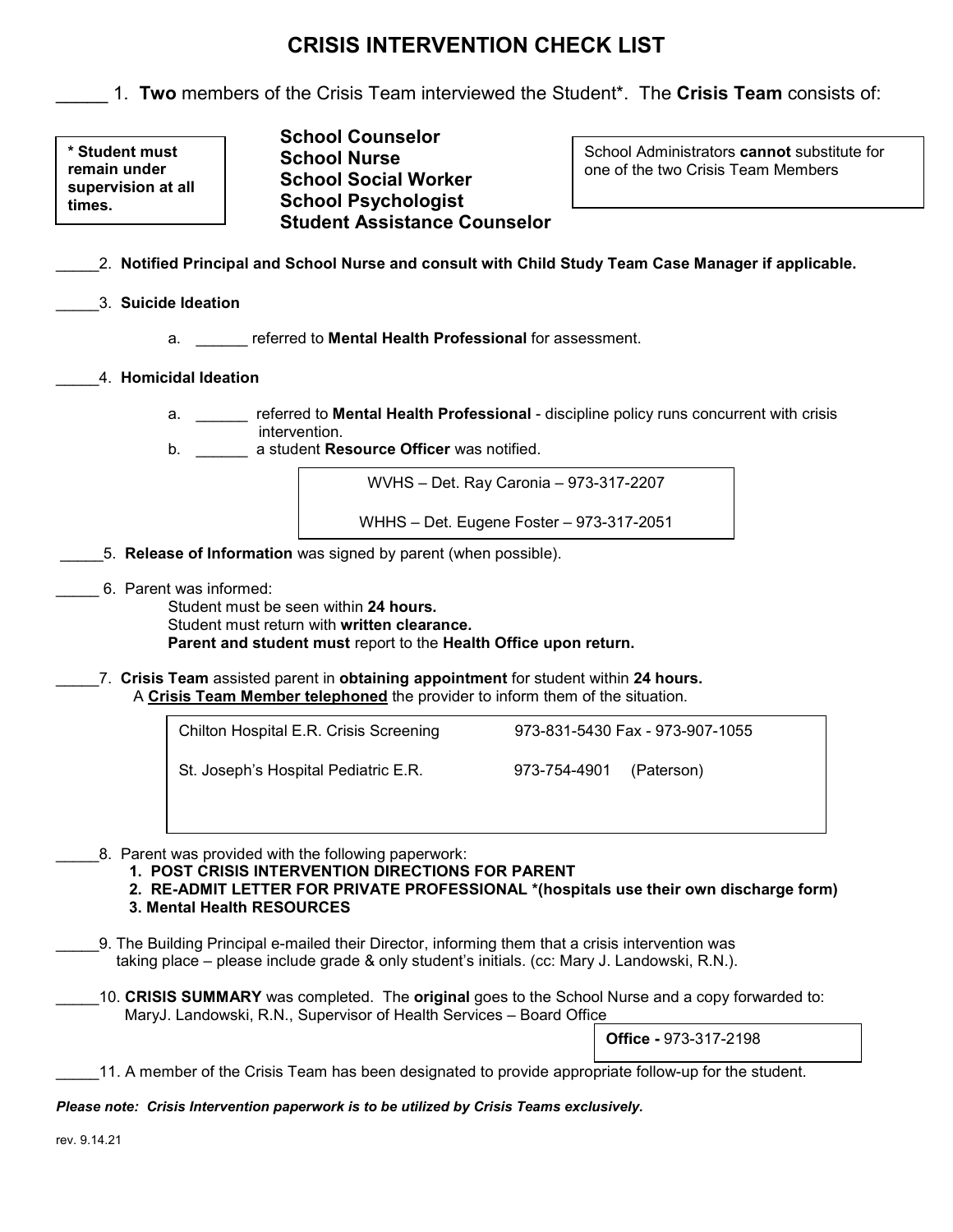### **WAYNE TOWNSHIP PUBLIC SCHOOLS CRISIS INTERVENTION SUMMARY FORM**

| <b>STUDENT'S NAME:</b><br><b>GRADE:</b> |                       |
|-----------------------------------------|-----------------------|
|                                         |                       |
| <b>ADDRESS:</b>                         | <b>DATE OF BIRTH:</b> |
| <b>PHONE NUMBER:</b>                    |                       |

| 1. Crisis Case Manager's Name/Title: |  |
|--------------------------------------|--|
| 2. Crisis Team Member Name/Title:    |  |

● *PER CRISIS POLICY – 2 members must interview*

**Summary of the incident** (ie., basic description of events leading to crisis intervention including how initially reported, concerning actions of students, etc.):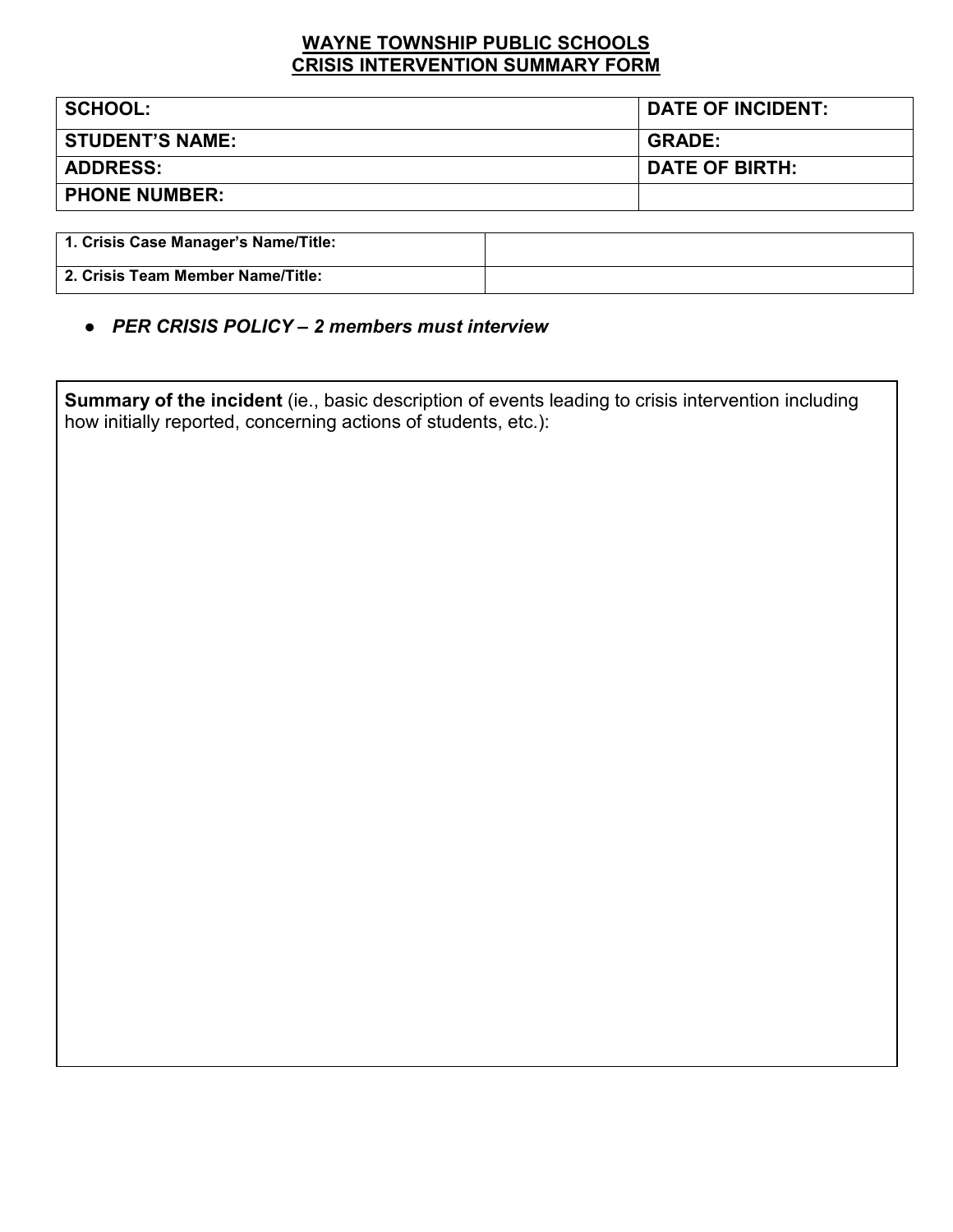## **WAYNE TOWNSHIP PUBLIC SCHOOLS CRISIS INTERVENTION SUMMARY FORM**

**Chronological List of Contacts** (ie., who was involved; what intervention measures were taken; what additional individuals were contacted; if parent report to school; etc.):

### **Recommendations to parent (please "X" all that apply & indicate referrals made):**

| <b>Recommendations/Action Taken</b>                  | <b>Name of Referral</b> |
|------------------------------------------------------|-------------------------|
| Obtain outside mental health assessment - referrals: |                         |
| Explore private counseling - referrals:              |                         |
| No recommendations for assessment or counseling      |                         |

| <b>Action Taken</b>                     | <b>Name of Notified</b> | <b>Notified by:</b> | Date: |
|-----------------------------------------|-------------------------|---------------------|-------|
| ** Parent/Guardian Notified             |                         |                     |       |
| <b>CST Case Manager Consulted</b>       |                         |                     |       |
| <b>SRO Notified (Homicide Ideation)</b> |                         |                     |       |

#### **\*\* Parent/Guardian should always be notified.**

#### **OTHER:**

*Completed original copy – to School Nurse*

*Copy – to Mary J. Landowski – Supervisor of Health Services – Board Office*

*\* Please note: Crisis Intervention paperwork is to be utilized by Crisis Teams exclusively.*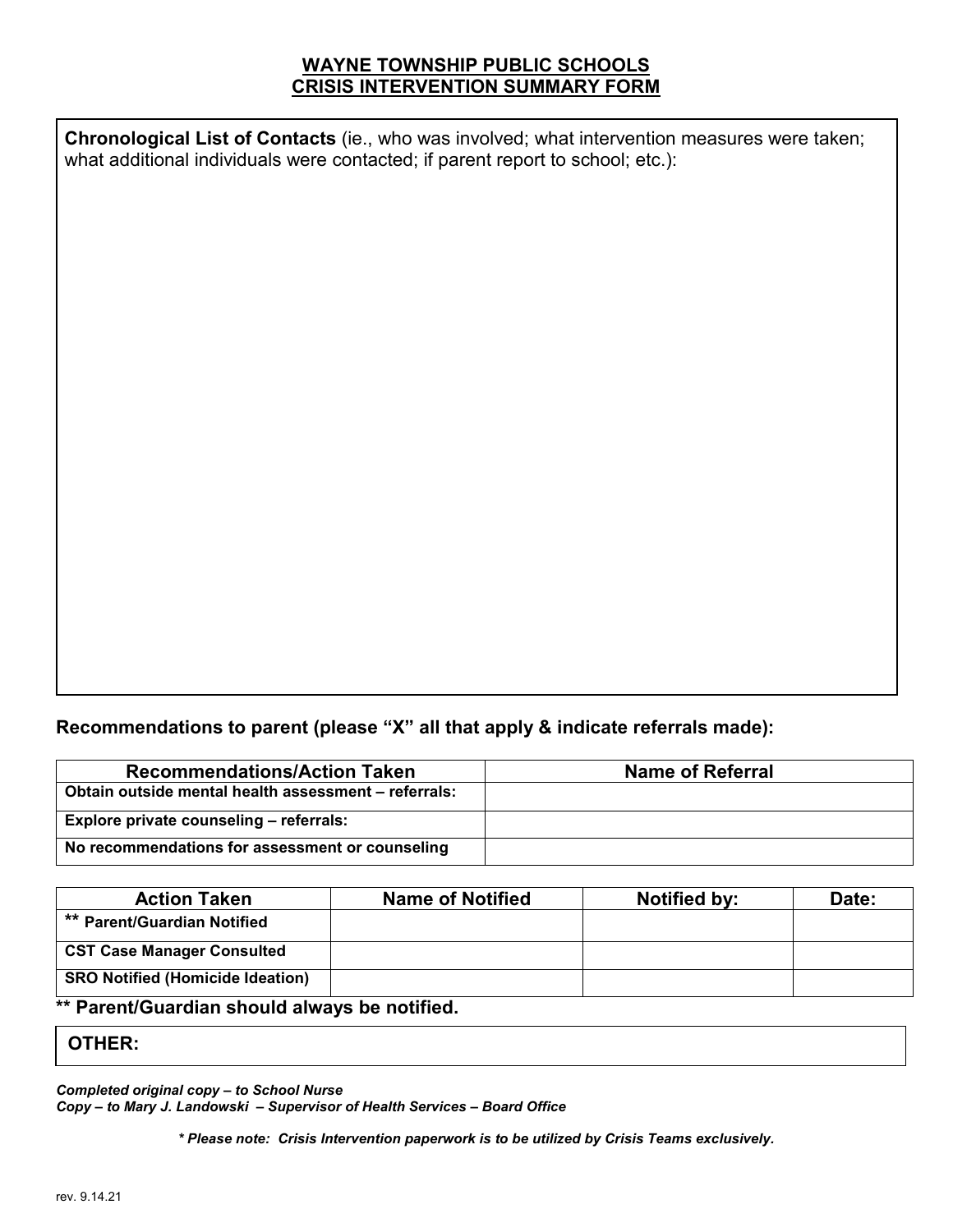

# **Post Crisis Intervention Directions for Parents**

**To insure that your child can successfully return to school and resume his/her normal routine, the crisis team and building administrator have determined that, per District Policy, your child must be seen by a mental health professional.**

**\_\_\_\_\_\_\_\_\_\_\_\_\_\_\_\_\_\_\_\_\_\_\_\_\_\_\_\_\_\_\_\_\_\_\_\_\_\_\_\_\_\_\_\_\_\_\_\_\_\_\_\_\_\_\_\_\_\_\_\_\_\_\_\_\_\_\_\_\_\_\_\_\_\_\_\_\_\_\_\_**

## **In order for your child to be cleared to return to school, you must complete the following:**

1. Bring your child for an evaluation**.**

**a.** You may bring your child to a professional, meeting the specified criteria, with whom you know or use one of the individuals suggested by the school.

- **2.** Have the professional provide signed, written documentation of confirmed visit and any recommendations and/or treatment.
- **3.** On the day your child is due to return to school, **bring your child, along with the documentation signed by a mental health professional directly to your child's school nurse for clearance.**
	- a. **Your child will not be able to re-enter his/her classes unless he/she is cleared by the school nurse.**

**If you have any questions or have difficulty obtaining an evaluation you can contact**

**\_\_\_\_\_\_\_\_\_\_\_\_\_\_\_\_\_\_\_\_\_\_\_\_\_\_\_\_ at your child's school at** 

Contact Number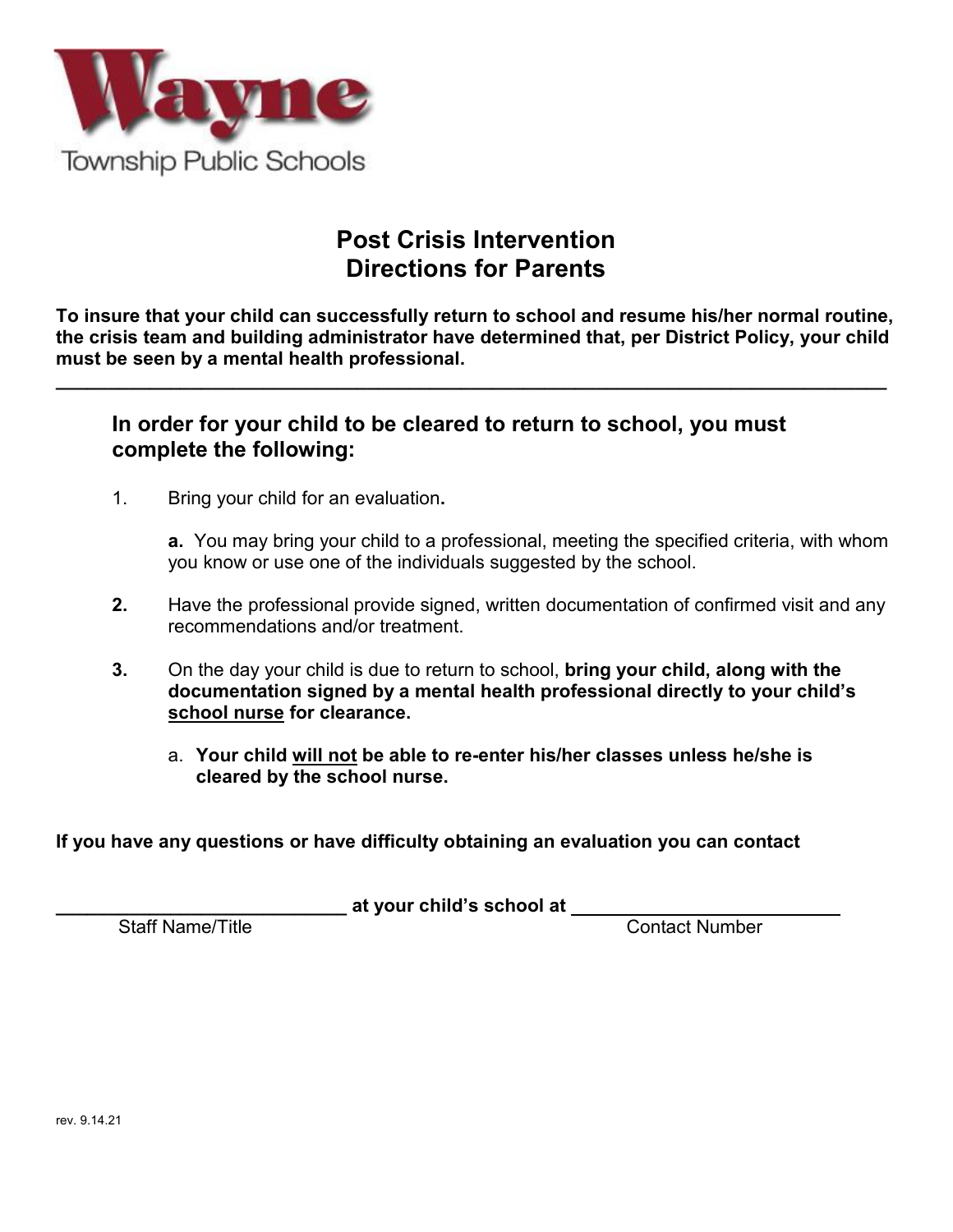

|  |  | I am aware that the Wayne Township Public Schools has done a crisis intervention with |
|--|--|---------------------------------------------------------------------------------------|
|--|--|---------------------------------------------------------------------------------------|

Student's Name: **We also contain the student's Name:**  $\mathbf{C} = \mathbf{C} \mathbf{C} \mathbf{A}$ 

**on: \_\_\_\_\_\_\_\_\_\_\_\_\_\_\_\_\_\_\_\_\_\_\_\_\_\_\_\_\_\_\_\_\_\_\_**

 **Date**

**regarding:**

**As a follow-up I have seen and assessed him / her and deem that he / she** 

| $\overline{\phantom{0}}$ |  |  |
|--------------------------|--|--|
|--------------------------|--|--|

 **is not**

physically and mentally able to return to school on

 **Date**

**Listed below (if any) are my recommendations for follow-up care:**

**\_\_\_\_\_\_\_\_\_\_\_\_\_\_\_\_\_\_\_\_\_\_\_\_\_\_\_\_\_\_\_\_\_\_\_\_\_ \_\_\_\_\_\_\_\_\_\_\_\_\_\_\_\_\_\_\_\_\_\_\_\_\_** Signature of Mental Health Professional **Stamped or Printed Name** 

**.**

**\_\_\_\_\_\_\_\_\_\_\_\_\_\_\_\_\_\_\_\_\_ \_\_\_\_\_\_\_\_\_\_\_\_\_\_\_\_\_\_\_** Date **Contact Number** 

**This form must be completed by a mental health professional and be presented to the school nurse by the parent prior to a student's readmission to school.**